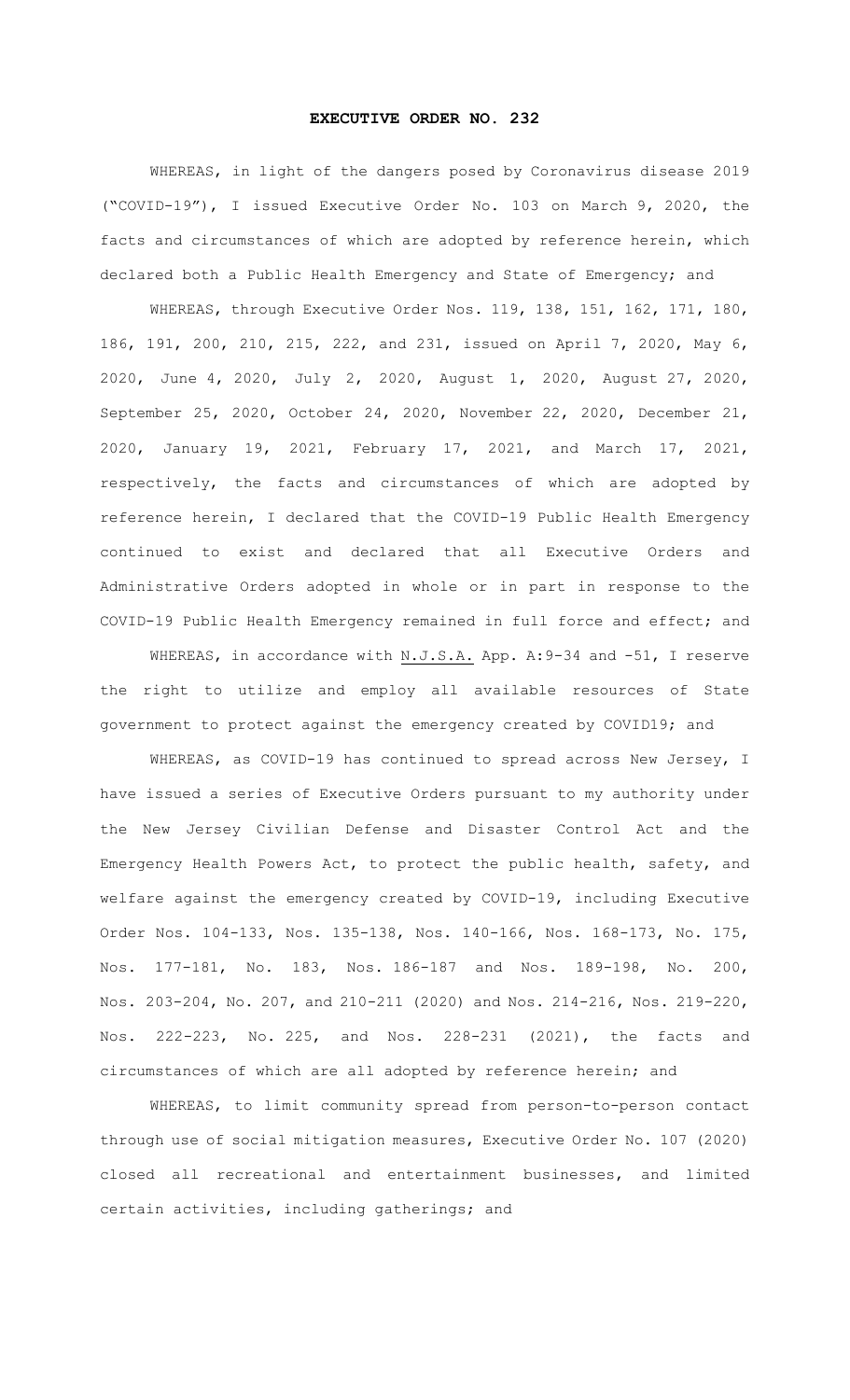WHEREAS, after consultation with officials from the Department of Health ("DOH"), I announced a multi-stage New Jersey's Road Back Plan for the methodical and strategic reopening of businesses and activities based on scientific data and metrics concerning the level of disease transmission risk and essential classification; and

WHEREAS, because of the progress we had made in our fight against the COVID-19 pandemic in New Jersey, I was able to permit sporting events to resume in New Jersey, subject to strict health and safety protocols; and

WHEREAS, following significant increases in certain key metrics, I issued Executive Order No. 194 on November 10, 2020, which prohibited interstate indoor youth sports competitions from taking place in New Jersey and prohibited New Jersey teams from hosting interstate competitions outside of the State; and

WHEREAS, Administrative Order No. 2020-25, issued December 31, 2020, clarified that interstate outdoor youth sports competitions are also prohibited within New Jersey; and

WHEREAS, Executive Order No. 204 (2020) stated that outdoor athletic practices and competitions were subject to the outdoor gathering limit of 25 persons, but permitted those events to exceed the gathering limits so long as no individuals were present who were not necessary for the event; and

WHEREAS, Executive Order No. 220 (2021) explicitly permitted a limited number of parents and guardians to attend indoor and outdoor non-collegiate, non-professional sporting events; and

WHEREAS, in the past twelve months, we have gained critical knowledge regarding COVID-19, including a better understanding of the risks associated with certain activities, the activities that are most conducive to spread of the virus, and the safeguards that can be implemented to mitigate those risks; and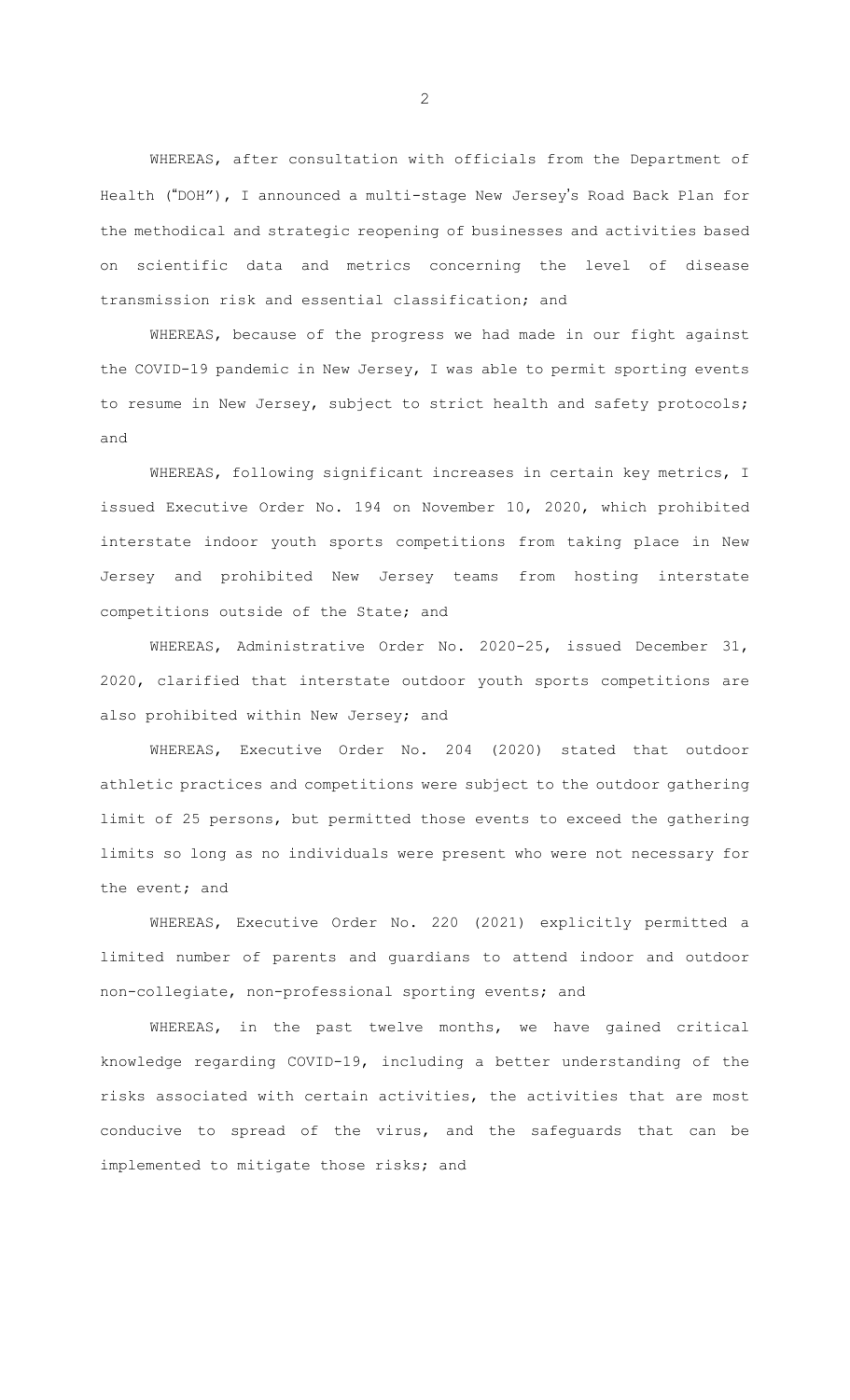WHEREAS, this information, together with expanded access to testing, personal protective equipment, and other materials necessary to protect individuals from spread of the virus, as well as the ongoing COVID-19 Vaccination Plan ("Plan") discussed below, allows for certain activities to continue subject to more limited restrictions; and

WHEREAS, the number of hospitalized patients, patients in intensive care, and ventilators in use has decreased drastically over the past two months, and has remained stable during the last several weeks; and

WHEREAS, given the decrease in these key statistics, the State can take cautious, incremental steps to lift certain restrictions that were designed to limit person-to-person contact, particularly activities that are conducted outdoors; and

WHEREAS, the Centers for Disease Control and Prevention (CDC) has released strategies for mitigating risk at sporting competitions, which are reflected in current guidance from the DOH; and

WHEREAS, it is thus reasonable to permit interstate outdoor youth sports competitions to resume, where such events remain subject to DOH guidance and to the State's limitations on gatherings; and

WHEREAS, as part of the State's response to COVID-19, DOH has created a comprehensive Plan to manage the receipt, administration, and tracking of the vaccines developed to inoculate the State's residents and workforce against COVID-19; and

WHEREAS, the State has thus far administered over 3 million doses of COVID-19 vaccines to individuals that live, work, and are educated in New Jersey and fit into specified high-risk categories, including healthcare workers and residents and staff of congregate care facilities that are at greater risk of exposure to COVID-19, public safety workers, individuals over the age of 65, individuals aged 16 to 64 years who are more inclined to severe illness as the result of exposure to COVID-19, certain educators and child care workers, and public and local transportation workers; and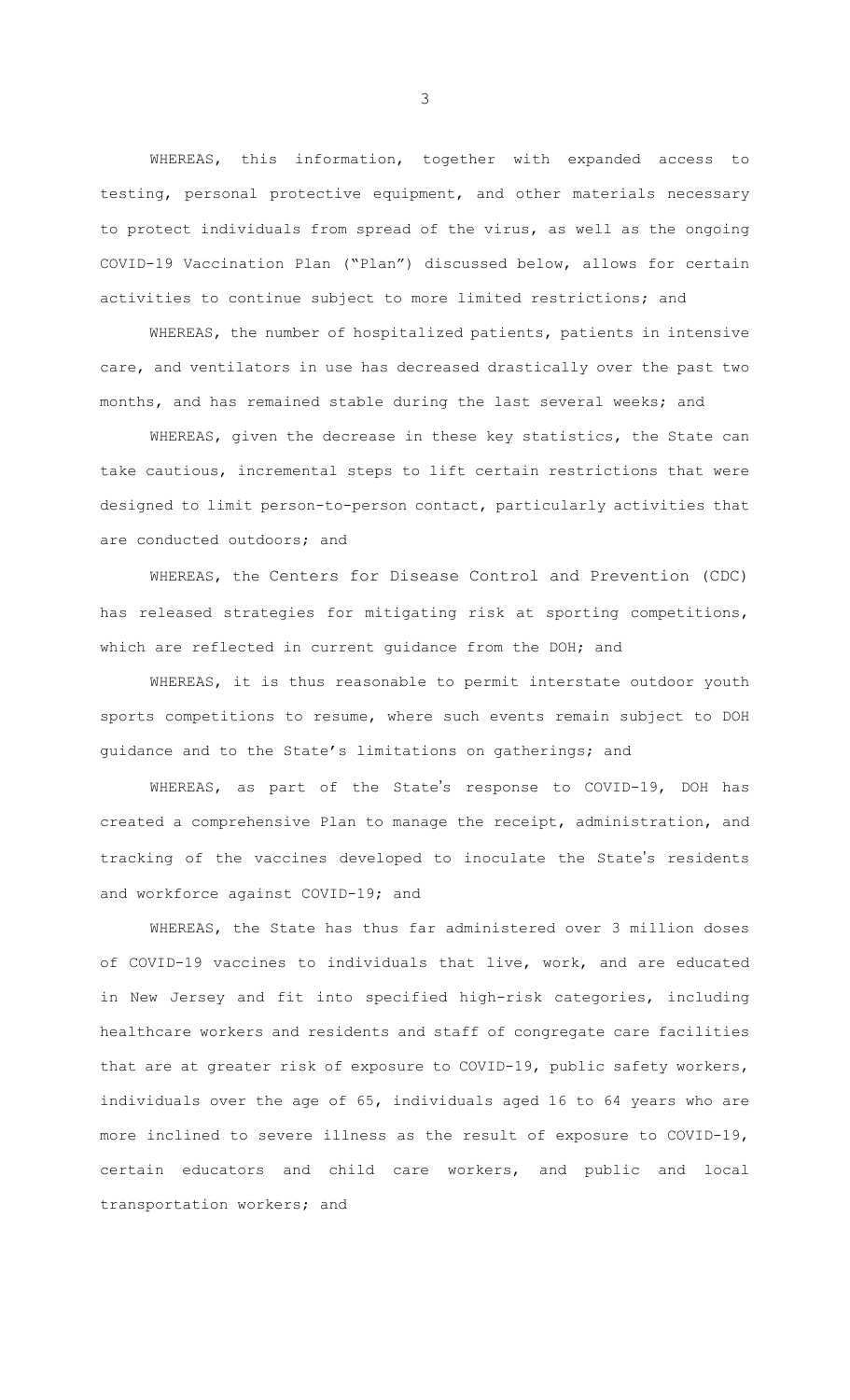WHEREAS, the process of vaccinating the population to levels sufficient to establish community immunity is expected to take several months; and

WHEREAS, while New Jersey is rapidly expanding its capacity to vaccinate large numbers of individuals each day, it is still appropriate to maintain mitigation protocols, including overall limits on capacity in establishments open to the public, to ensure spread is limited while dissemination of the vaccine continues; and

WHEREAS, it is critical that individuals continue to follow social distancing, masking, and other infection control protocols while vaccine administration is ongoing in the State; and

WHEREAS, the Constitution and statutes of the State of New Jersey, particularly the provisions of N.J.S.A. 26:13-1 et seq., N.J.S.A. App. A: 9-33 et seq., N.J.S.A. 38A:3-6.1, and N.J.S.A. 38A:24 and all amendments and supplements thereto, confer upon the Governor of the State of New Jersey certain emergency powers, which I have invoked;

NOW, THEREFORE, I, PHILIP D. MURPHY, Governor of the State of New Jersey, by virtue of the authority vested in me by the Constitution and by the Statutes of this State, do hereby ORDER and DIRECT:

1. Outdoor interstate youth sports competitions – including those operated by school-based, club, and recreational programs — are permitted to resume within the State. School-based, club, and recreational programs are also permitted to host outdoor interstate youth sports competitions outside of New Jersey, or outdoor youth sports competitions outside of New Jersey that would require New Jersey teams to travel to another state. Administrative Order No. 2020-25 is hereby rescinded.

2. For purposes of this Order, "outdoor interstate youth sports competition" includes any sports game, scrimmage, tournament, or similar competition that is conducted outdoors with opposing teams or individuals from different states competing against each other and which would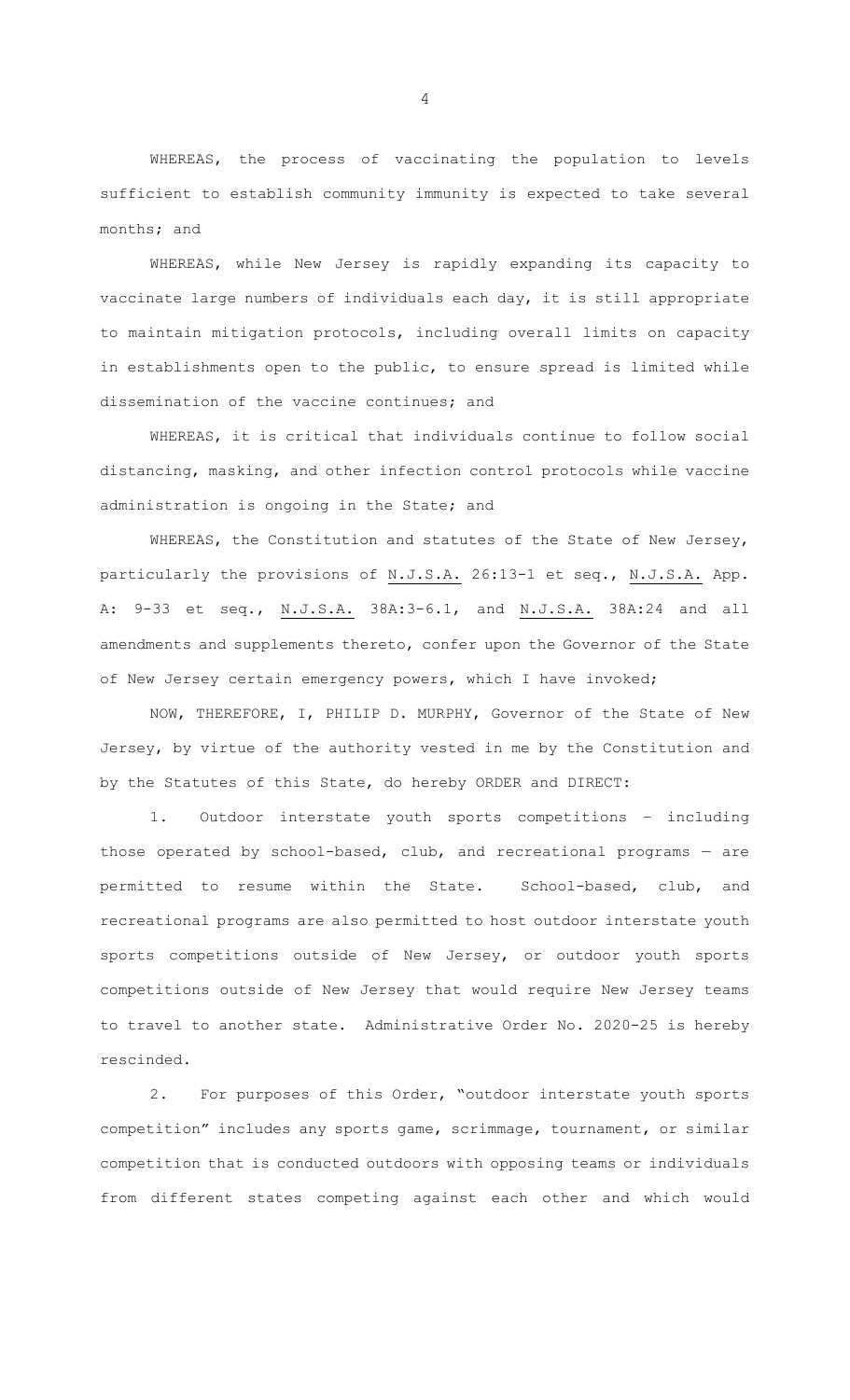require an opposing team or individual to travel from a state outside of New Jersey.

3. All non-collegiate and non-professional athletic practices and competitions that are conducted outdoors continue to be subject to the current outdoor gathering limit of 50 persons, as most recently stated in Executive Order No. 230 (2021). However, if the number of individuals who are necessary for the practice or competition, such as athletes, coaches, and referees, is greater than 50 persons, such a practice or competition may proceed, as long as no individuals are present who are not necessary for the practice or competition. Operators of such sports activities may permit up to two parents or guardians per athlete under the age of twenty-one participating in the practice or competition to attend provided all attendees abide by the applicable requirements in the DOH's "Guidance for Sports Activities." Such parents and guardians shall be considered necessary for the practice or competition.

4. The State Director of Emergency Management, who is the Superintendent of State Police, shall have the discretion to make additions, amendments, clarifications, exceptions, and exclusions to the terms of this Order.

5. It shall be the duty of every person or entity in this State or doing business in this State and of the members of the governing body and every official, employee, or agent of every political subdivision in this State and of each member of all other governmental bodies, agencies, and authorities in this State of any nature whatsoever, to cooperate fully in all matters concerning this Order.

6. No municipality, county, or any other agency or political subdivision of this State shall enact or enforce any order, rule, regulation, ordinance, or resolution which will or might in any way conflict with any of the provisions of this Order, or which will or might in any way interfere with or impede its achievement, except as otherwise provided in Executive Order No. 195 (2020).